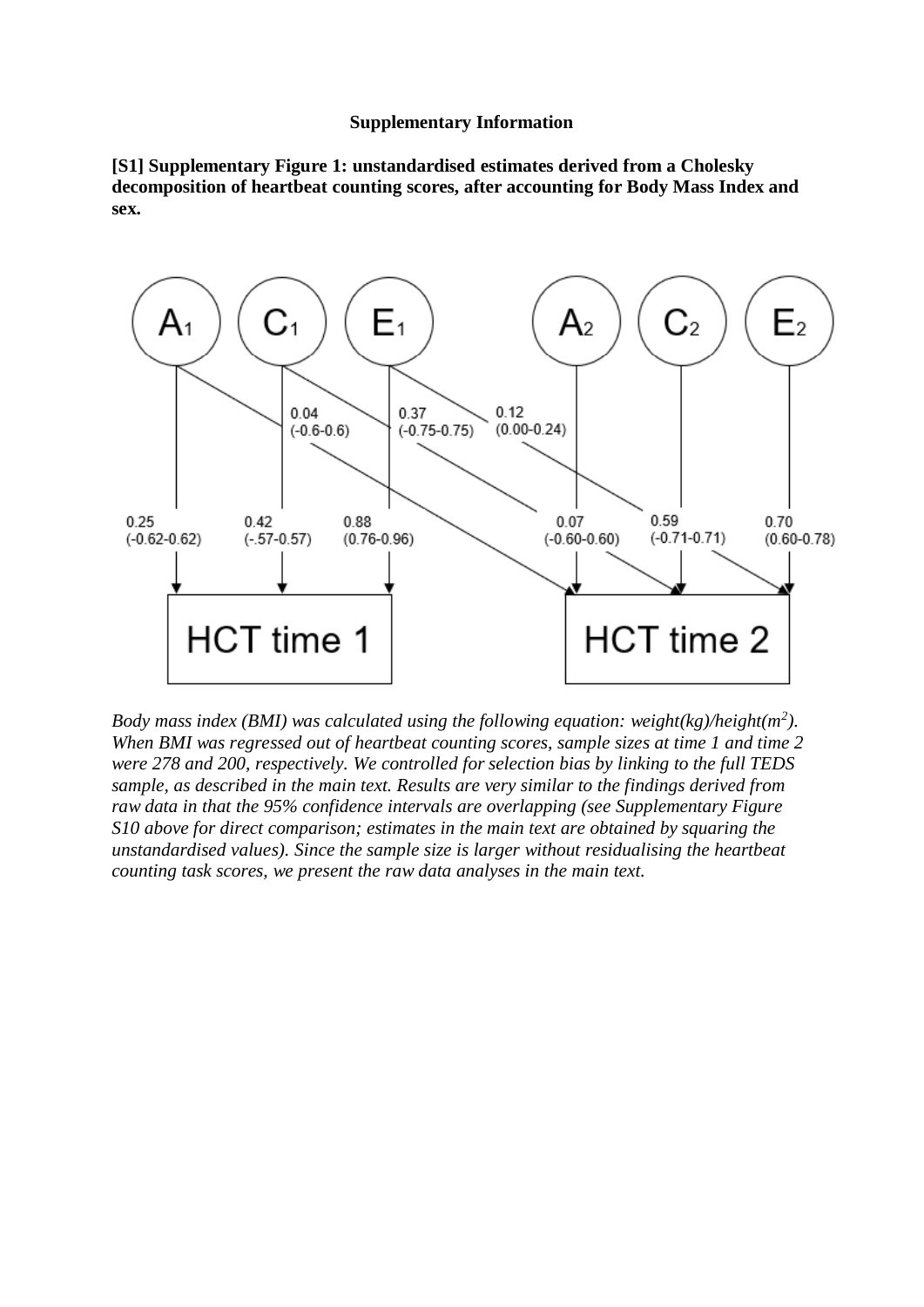|                             | Somatic/panic<br>scale | General anxiety<br>scale | Separation anxiety<br>scale | Social phobia<br>scale | School phobia<br>scale |
|-----------------------------|------------------------|--------------------------|-----------------------------|------------------------|------------------------|
| Time 1                      | $-.127*$               | .008                     | .041                        | .008                   | .019                   |
| Time 2                      | .022                   | .094                     | .081                        | $.150*$                | .126                   |
| Time $1 \rightarrow$ Time 2 | $-.024$                | .058                     | .069                        | $.154*$                | $-.002$                |

**[S2] Supplementary Table 1.** Correlations between heartbeat counting and subscales of the SCARED at Time 1 & Time 2.

*\*denotes significant at p<.05 before correction for multiple comparisons. Note that none of these correlations reached significance after correction for multiple comparisons. Time 1 -> Time 2 refers to phenotypic correlations between heartbeat counting error scores at Time 1 and questionnaire/cognition measures at Time 2*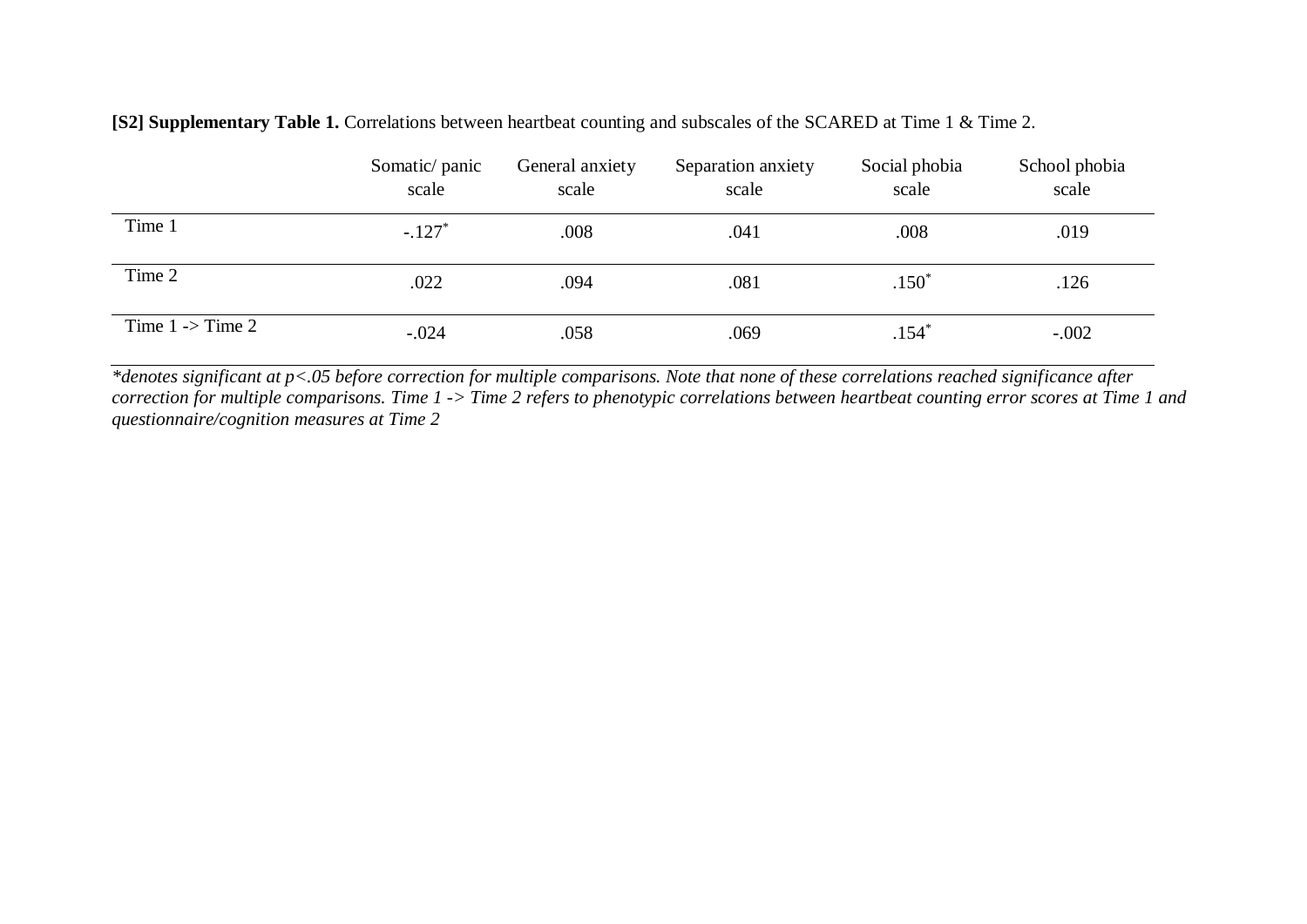|                             | Bedtime<br>resistance<br>scale | Sleep<br>onset<br>delay<br>scale | Sleep<br>duration<br>scale | Sleep<br>anxiety<br>scale | Night<br>waking<br>scale | Parasomnias<br>scale | Sleep<br>disordered<br>breathing<br>scale | Daytime<br>sleepiness |
|-----------------------------|--------------------------------|----------------------------------|----------------------------|---------------------------|--------------------------|----------------------|-------------------------------------------|-----------------------|
| Time 1                      | .037                           | $-.009$                          | $-.049$                    | .021                      | .004                     | .057                 | .094                                      | $-.109$               |
| Time 2                      | $-.027$                        | .081                             | $-.017$                    | $-.005$                   | .127                     | .122                 | .122                                      | $-.043$               |
| Time $1 \rightarrow$ Time 2 | $-.094$                        | .028                             | $-.067$                    | $-.123$                   | $-.085$                  | $-.026$              | .041                                      | $-.078$               |

**[S3] Supplementary Table 2.** Correlations between heartbeat counting and subscales of the CSHQ at Time 1 & Time 2.

*\*denotes significant at p<.05 before correction for multiple comparisons. Note that none of these correlations reached significance after correction for multiple comparisons. Time 1 -> Time 2 refers to phenotypic correlations between heartbeat counting error scores at Time 1 and questionnaire/cognition measures at Time 2*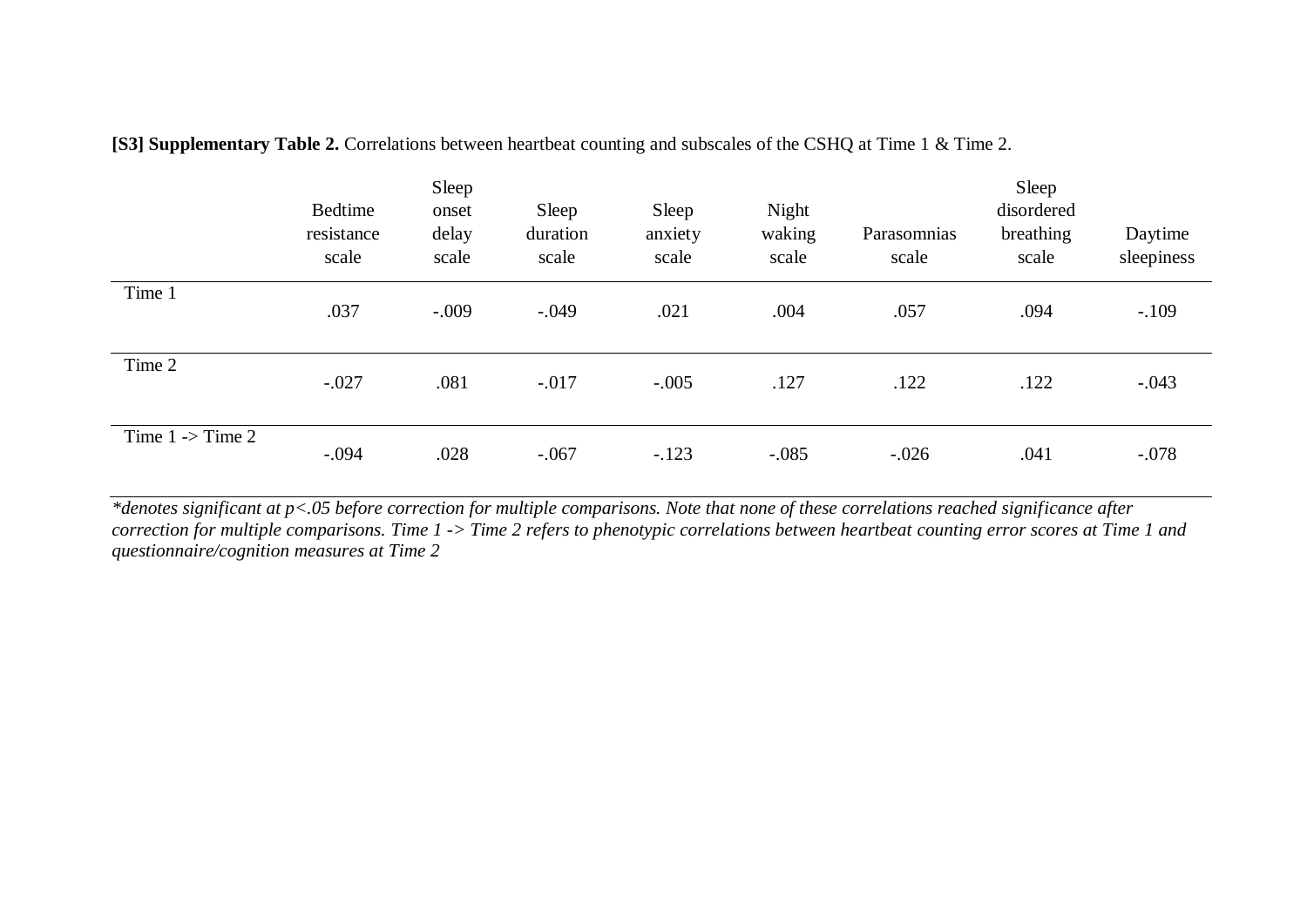|                             | Anger   | Disgust | Fear    | Happiness | Sadness |
|-----------------------------|---------|---------|---------|-----------|---------|
| Time 2                      | .098    | .080    | $-.027$ | .057      | .063    |
| Time $1 \rightarrow$ Time 2 | $-.104$ | $-.074$ | $-.053$ | $-.145*$  | $-145*$ |

**[S4] Supplementary Table 5.** Correlations between heartbeat counting and expression recognition scores for each expression at Time 2.

*\*denotes significant at p<.05 before correction for multiple comparisons. Note that none of these correlations reached significance after correction for multiple comparisons. Time 1 -> Time 2 refers to phenotypic correlations between heartbeat counting error scores at Time 1 and questionnaire/cognition measures at Time 2*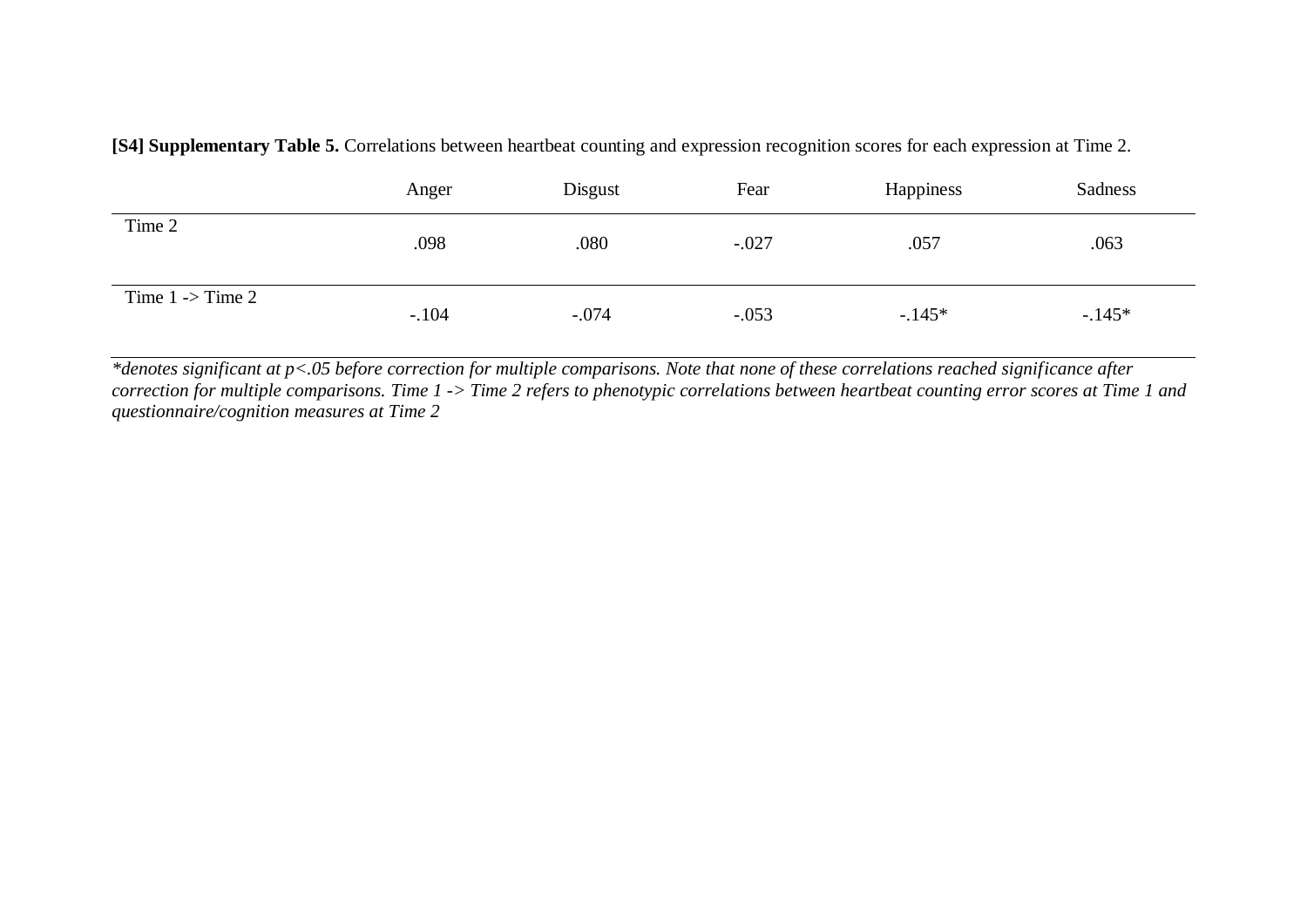**[S5] Supplementary Figure 2: Unstandardised estimates from the Cholesky decomposition model of performance at the heartbeat counting task, with 95% confidence intervals.**